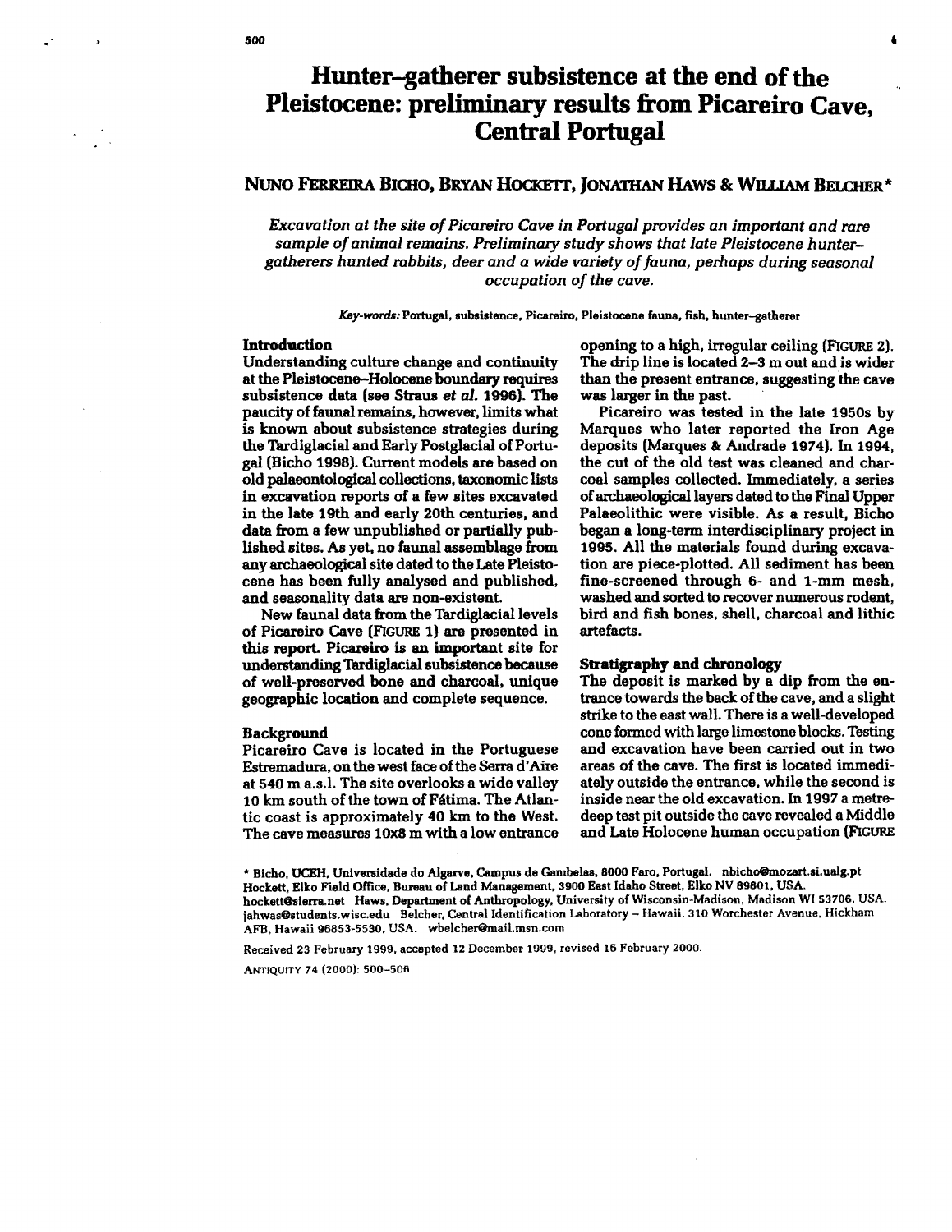



FIGURE 1. Map of Portugal with the location of *Picareiro Cave.* 

3). Inside the cave. 13 sq. m have been excavated. reaching a depth close to 1·7 m, with unexcavated deposits below. Levels A-C are Neolithic and Bronze Age overlaying a series of Tardiglacial deposits.

A fine light brown sandy loam characterizes stratum D dated to 8000 BP. Artefacts include lithics and a couple of perforated seashells *(Nassarius reticulatus).* Stratum,E is a light grey silt loam with small-sized *eboulis.* It contains three archaeological levels dated 10.000-11.700 BP (TABLE 1). Stratum F is characterized by smallsized *eboulis,* with rare fine sediment (greyish brown clay loam). A large semi-circular hearth was excavated, which contained most of the

NEWS & NOTES 501



FIGURE 2. Section and plan view of Picareiro Cave.

fine sediment, abundant charcoal, lithics and fauna. Stratum G. dated 12,300 BP, lies below the hearth found in F. but the sediment is finer, extremely compact and almost black. This colour is due to the very high content of charcoal and burned bone present in the stratum. Stratum H is a 3-5-cm thick stalagmitic floor. Stratum I consists of large limestone *éboulis*. There is almost no fine sediment. Stratum J is similar with smaller and less angular limestone fragments.

## Subsistence at Picareiro *Macrofauna*

The large mammal remains total 602 specimens of which 117 were identified to species. The majority of these are red deer  $(c. 70\%)$  and wild boar (29%). Additional species include roe deer, represented by a partial maxilla. aurochs, represented by isolated foot bones, and chamois. represented by a maxilla fragment. The unidentified specimens are mostly long bone shaft fragments and other postcranial elements which fall in the red deer and smaller roe deer size range.

The bones from the Level E assemblage are covered with a carbonate crust, which can be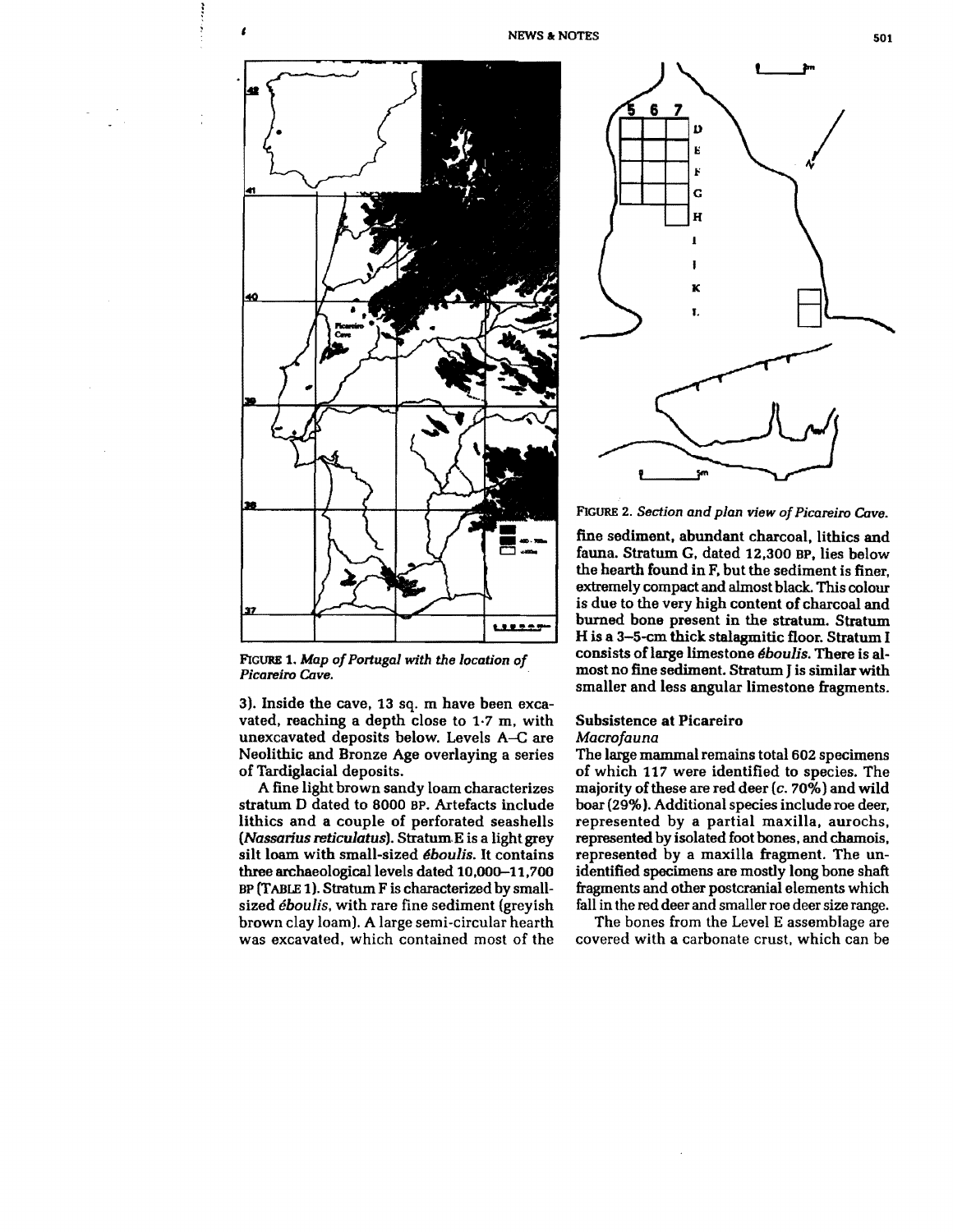

FIGuRE 3. *Section of*  ...-- *Picareiro* Cave.

| lab. no.       | stratum-level | elevation b.d.  | sample   | date b.p.* |
|----------------|---------------|-----------------|----------|------------|
| <b>Wk-6676</b> | D1            | $-117-124$ cm   | charcoal | 8310±130   |
| Wk-4217        | E5 (Upper)    | $-145 - 150$ cm | charcoal | 10.070±80  |
| Wk-5431        | E8 (Middle)   | $-160 - 165$ cm | charcoal | 11,700±120 |
| Wk-4218        | E10 (Lower)   | $-175 - 180$ cm | charcoal | 11,550±120 |
| Wk-4219        | F3            | $-185 - 190$ cm | charcoal | 11,780±90  |
| Wk-6677        | F10           | $-215 - 218$ cm | charcoal | 12.210±100 |
| OxA-5527       | G             | $-205 - 215$ cm | charcoal | 12.320±90  |

\* non-calibrated results

TABLE 1. *Radiocarbon dates from Picareiro Cave.* 

|       |       |             | red deer   | wild boar   |     | aurochs |          | chamois  |   | ibex        |     | total        |
|-------|-------|-------------|------------|-------------|-----|---------|----------|----------|---|-------------|-----|--------------|
|       | total | <b>NISP</b> | <b>MNI</b> | <b>NISP</b> | MNI |         | NISP MNI | NISP MNI |   | <b>NISP</b> | MNI | (identified) |
| Eu.   | 30    | 3           |            |             |     |         |          |          |   |             |     | 3            |
| Em.   | 43    | 6           |            |             | 2   |         |          |          |   |             |     | 10           |
| E 1.  | 42    | 5           |            | 1           |     |         |          |          | 1 |             |     | 8            |
| F     | 309   | 51          | 4          | 21          | 2   |         |          |          |   |             |     | 72           |
| G     | 148   | 12          |            | 6           |     |         |          |          |   |             |     | 19           |
|       | 16    | 2           |            |             |     |         |          |          |   |             |     | 3            |
|       | 5     | 1           |            |             |     |         |          |          |   |             | 1   | 2            |
| total | 602   | 80          | 10         | 33          |     |         |          |          |   |             |     | 117          |

TABLE 2. *Number ofmacrofauna bones per stratum at Lapa* do *Picareiro.* 

removed keeping the surface intact in many each species. Of the three archaeological levels,<br>cases. Many specimens have eroded surfaces E Lower is the most diverse with red deer, wild cases. Many specimens have eroded surfaces ELower is the most diverse versions consistent with chemical weathering generally boar, aurochs and chamois. consistent with chemical weathering generally in the form of small round pockmarks. Fragmentation is high, making species identification<br>difficult. TABLE 2 shows the NISP and MNI for

Level F is by far the richest level, with some of the best-preserved specimens and larger fragments. The large hearth found in this level con-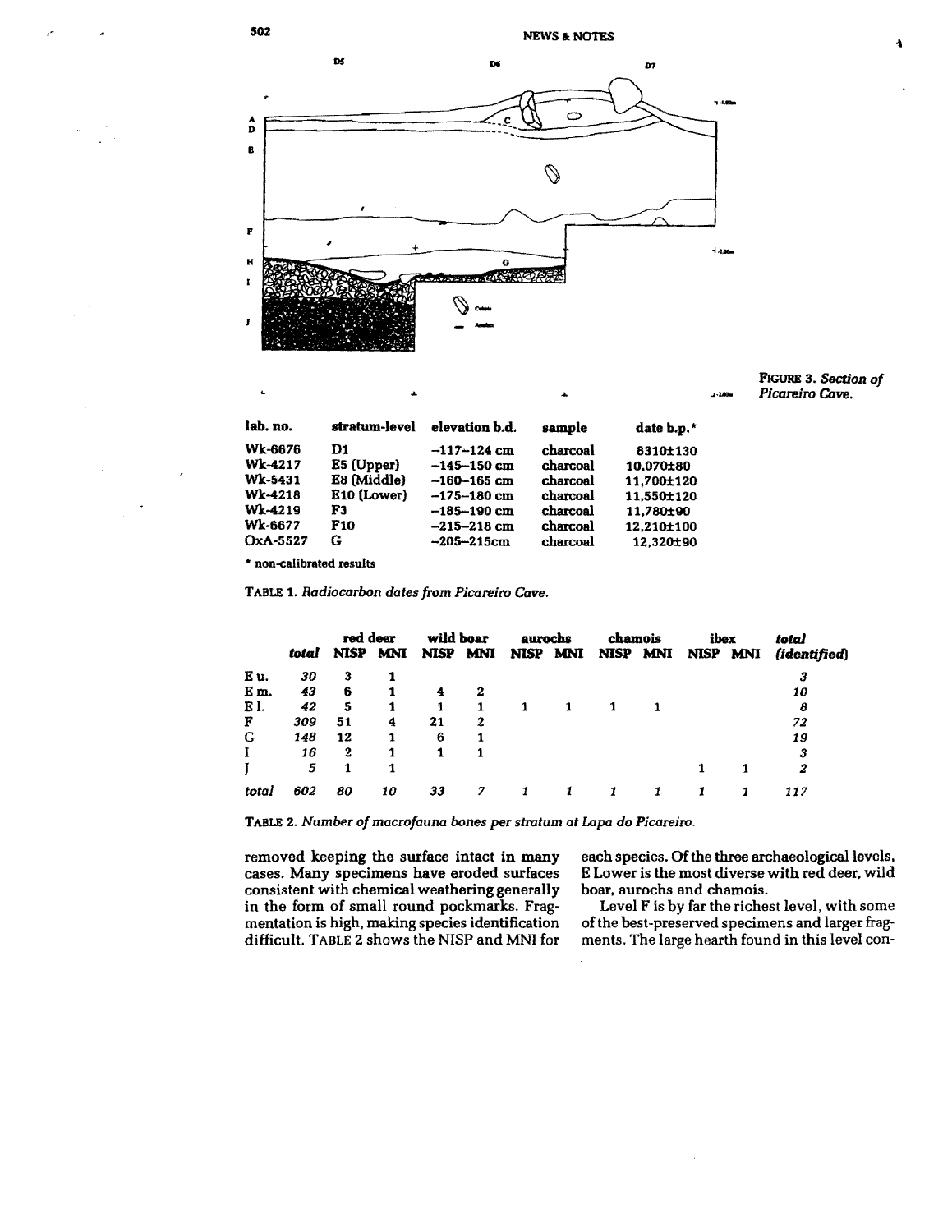tained many bumed and highly fragmentary • remains. Both adult and juvenile red deer and wild boar are represented.

The Level G assemblage comes from 5 excavated units. The bones are covered with white, ashy sediment. Due to the level of burning and fragmentation, only 18 of the 148 specimens were identifiable to species. The stalagmitic crust of Level H has effectively sealed off Levels I &: J providing the best preservation in the cave.

### Seasonality

,

Preliminary seasonality determinations were made using cementum annuli analysis on red deer teeth (Klevezal 1996; Pike-Tay 1991). Work was carried out with Tina Dudley in the McDonald Institute for Archaeological Research at Cambridge University. Modem specimens from the Scottish Highlands were used as a control sample. Maxillary M1 teeth from two Animals in StratumF showed late autumn/early winter season of death.

Additional determinations, based on 2nd phalanx epiphyseal fusion rates (Bull&: Payne 1982), suggest a late autumn/winter season of death for the wild boar in Level F. The specimen is clearly unfused, and would fall within their 7-11 month category (Bull & Payne 1982) while the specimen from E Middle, with a fusing epiphysis, would fall within the 19-23 month category, placing the season of death in autumn/winter. This is tenuous given the wide range of time estimates between those authors and the definition of unfused/fused.

#### Taphonomy

Most long bones show evidence of intentional cracking for marrow extraction. They are highly fragmented with percussion scars and impact fractures. In addition, the 1st and 2nd phalanges show evidence for marrow extraction. All are split longitudinally and exhibit impact fracturing, similar to ones documented by Altuna (1986) from La Riera and by Perez Ripoll (1992) in Mediterranean Spain. Binford (1978) suggested this was a sign of subsistence stress due to the effort required to obtain a small amount of marrow. The proposition should be called into question. considering that autumn and winter are not usually thought to be times of dietary stress (Speth & Spielmann 1983).

Although Late Pleistocene fauna-bearing sites in Portugal contain carnivore remains. they are almost entirely absent in the Picareiro assemblage. Only two small teeth. a premolar and molar. of a small. marten-sized carnivore have been recovered. No large carnivore elements are present. even considering the unidentified specimens. which are all from ungulates of various sizes. A few bones show tooth punctures, but none penetrated through cortical bone.

#### Mesofauna

#### Leporids

Approximately 9000 rabbit bones have been recovered from Picareiro (TABLE 3). A total of 7408 rabbit bones, representing at least 4766 elements. was recovered directly from within or just outside two hearth features. These bones represent the remains of at least 146 individual rabbits.

There is no clear evidence for the natural accumulation of rabbit bones in Picareiro except on the surface of the site. None from the subsurface deposits display evidence of puncture marks. corrosion from gastric fluids. thinning or polishing. all of which characterize leporid bone assemblages accumulated via raptor pellets and mammalian carnivore scats (Andrews & Evans 1983; Schmitt & Juell 1994; Hockett 1995; 1996). In addition. limb elements and cranial bones are abundantly represented. Rabbit-bone accumulations beneath raptor roosts generally exhibit unequal distributions of these elements (Hiraldo et aJ. 1975; Hockett 1995; Schmitt 1995; Cruz-Uribe & Klein 1998).

Small carnivores such as lynx (Lynx pardina) and badger (Meles meles) are known to hunt rabbits and accumulate bones in Iberian caves (Ripoll 1993; Mathias et aI. 1998). These assemblages are characterized by the accumulation of entire rabbit carcasses with relatively large numbers of complete or nearly complete limb elements preserved (Ripoll 1993; Hockett 1999). At Picareiro. only 3·7% of the 1694 femur. tibia. humerus. radius and ulna specimens recovered from the hearths were complete. While small carnivores may puncture the ends of rabbit limb bones. in particular the distal end of the femur and the proximal end of the tibia, no bones from the subsurface deposits of Picareiro Cave exhibit puncture marks (Hockett 1999).

When small animal carcasses such as rabbits are roasted over or within hot coals. foot bones and the ends of limb bones are typically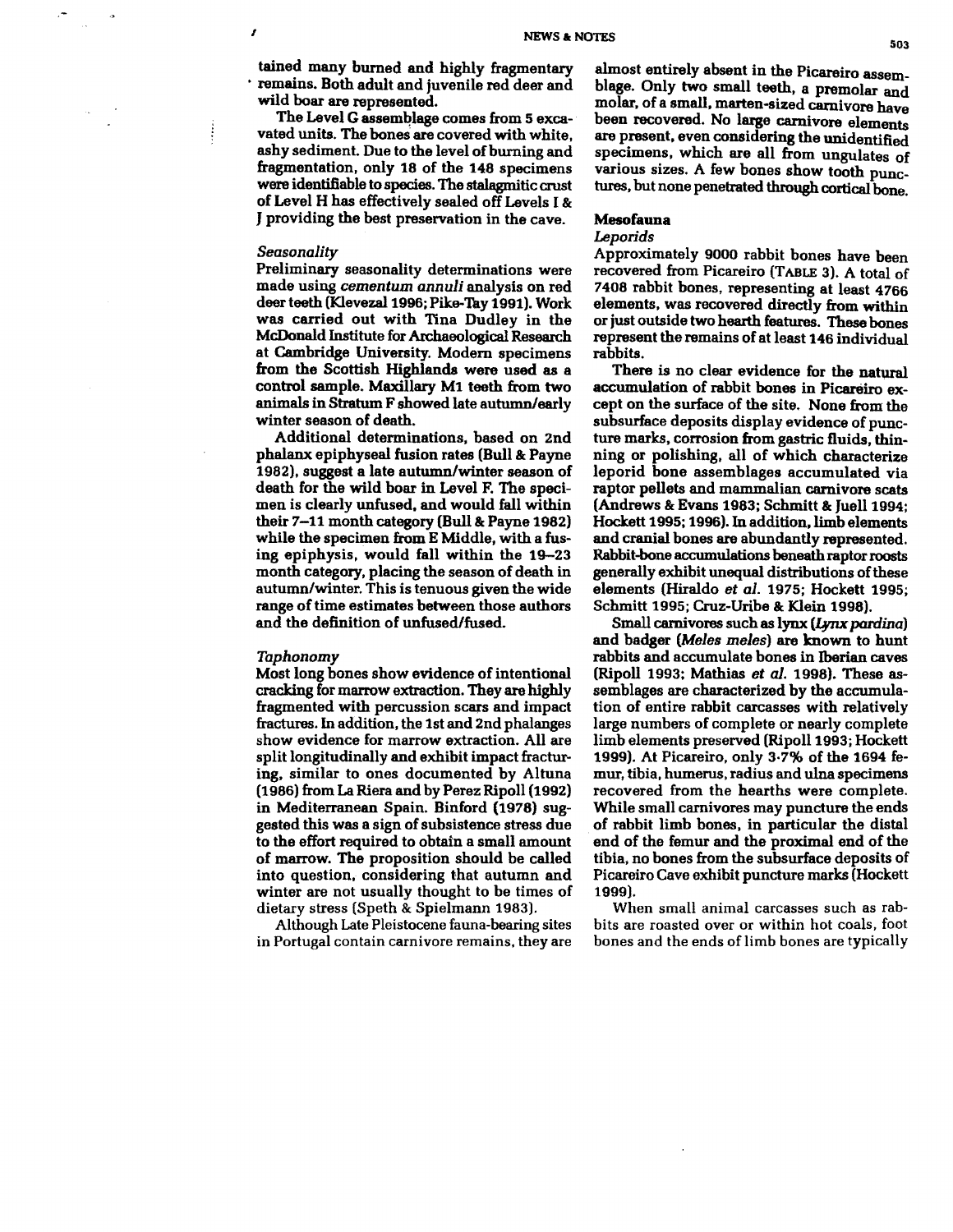

FIGURE 4. Skeletal element and region representation of Picareiro fish bones.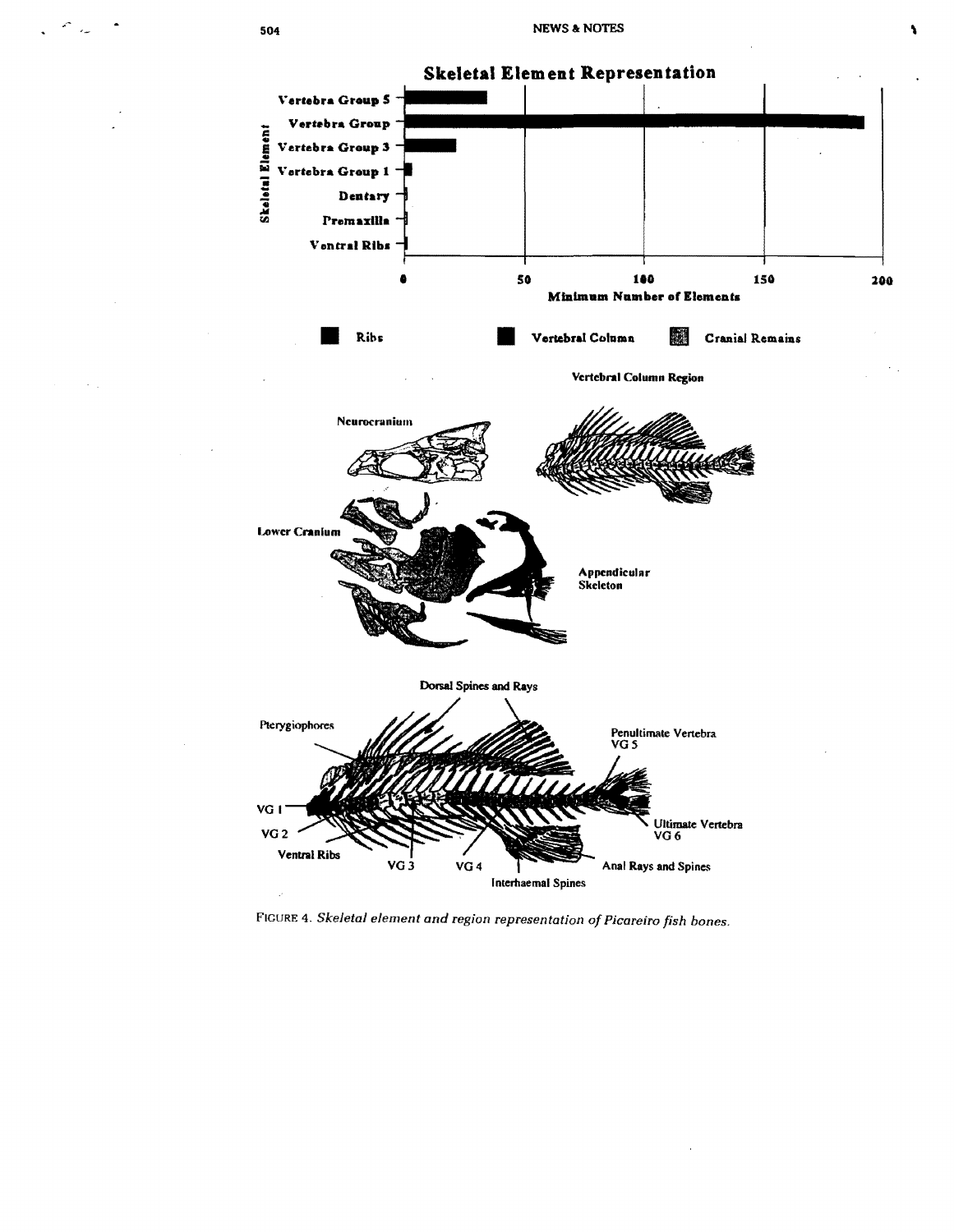blackened or calcined white in greater frequen • cies than other bones or bone portions (Dansie 1991; Hockett 1992). The vast majority of charred rabbit bones at Picareiro were foot elements (69%), and many more proximal and distal limb portions than midshaft were burned. Thus, rabbit carcasses in Picareiro Cave were probably roasted whole within or over hot coals, after which the cooked carcasses were dismembered and the meat consumed.

Inaddition. large numbers of humeri, femora. and tibiae shaft cylinders were recovered from the hearths in Picareiro. While mammalian carnivores. raptors and rodents occasionally create rabbit long bone cylinders by chewing or breaking off the ends of limb bones. they rarely do so (Hockett 1995). In contrast, because humans may deliberately break off the ends of rabbit long bonea in order to consume marrow, prehistoric hunters may discard very large numbers of rabbit bone cylinders in archaeological sites (Jones 1983). A total of 400 rabbit long bone cylinders was recovered from within the two hearths at Picareiro. while only 12 complete femora. tibiae and humeri were recovered from these features.

#### *Seasonality*

While European rabbits in the Mediterranean may breed during any season, they display sharp peaks in breeding in the spring and autumn coincident with increased precipitation and new vegetation growth (Southern 1940; Poole 1960; Soriguer & Rogers 1979; & Garson 1979). Adult rabbits are more abundant during the summer and winter months as breeding slows, and because predators take many of the young. Of the 684 proximal and distal ends of femora. humeri and tibiae recovered from Picareiro Cave, 680 (99·4%) had fully fused epiphyses indicating the cave likely was used during the summer or winter months, or both.

#### *Fish*

A few hundred fish bones have been recovered from Picareiro. Most elements are from the *Clupeidae* family. though *Cyprinidae* are also represented (FIGURE 4). The two species of *Clupeidae* known in Portugal include shad *(Alosa alosa* and *Alosa fallex),* and sardine *(Sardina pilchard us).* Almost all the samples are vertebrae while other bones. particularly

cranial elements. are extremely underrepresented. This type of distribution with an extreme over-representation of vertebral remains is characteristic of small-fish-eating and disposal habits. as seen in ethnoarchaeological research in coastal Sindh and Baluchistan in Pakistan, where the heads of small fish are chewed up. while the sharp vertebrae are removed and eventually discarded into the trash (Belcher 1997). As a result of this type of food processing and use. the skeletal representation ofsmall fishes is almost completely devoid of cranial elements (Jones 1986).

### Summary and conclusions

The preliminary data from Picareiro Cave suggest a diverse subsistence base during the Tardiglacial and Early Postglacial. The faunal assemblage is dominated by rabbit and red deer supplemented by wild boar, roe deer, chamois. aurochs and fish. In addition. resource intensification is suggested by the extraordinarily high number of rabbit bones and the presence of fish. both the result of special hunting and fishing techniques that probably included traps and nets. While hunting likely took place near or around the site. fishing occurred in local streams and/or at the coast depending on whether the fish are shad or sardine. Shad are anadromous and appear in streams a few kilometres from the cave while sardines are ocean fish appearing near the shore during the summer breeding season. Despite the distance from the sea. sardines cannot be ruled out because marine shellfish were also gathered and brought inland to Casal Papagaio and Bocas as well (Arnaud & Bento 1988; Bicho 1995-7).

Initial seasonality determinations suggest people were not using the cave year-round. The large fauna were hunted in autumn/early winter while rabbit were probably taken in winter or summer. If the fish are sardine, then they were likely caught during summer but certainly could have been preserved for later use. To conclude, the seasonal occupation. patterns of rabbit carcass butchery and high fragmentation of the large mammal limb elements all indicate the cave was repeatedly used as a hunting/carcass-processing camp. Further excavation and analysis will yield additional data for more meaningful subsistence studies for the Portuguese Tardiglacial.